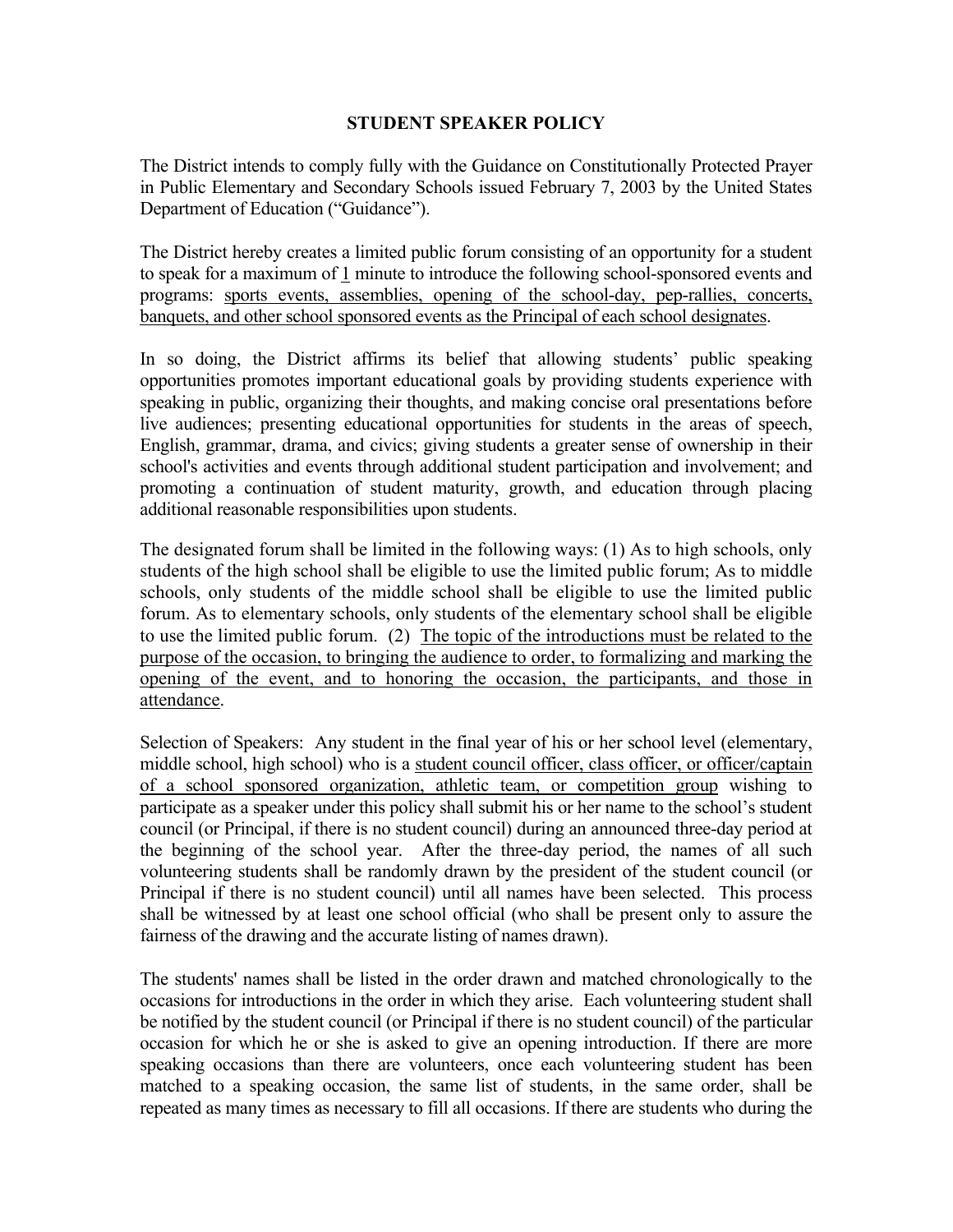year achieve one of the above described positions who did not hold such positions at the beginning of the year, those students may volunteer and have their names added to the list during the course of the school year upon obtaining their new position.

At each event and program in which a student will deliver an opening introduction, a disclaimer shall be either (1) Printed in the program for the event; or (2) Stated by a student or school official prior to the student message; or (3) Stated by the student speaker prior to delivering the message.

In each instance the following information is to be provided: "[Name of Student] is a volunteering student selected at random to give a short opening introduction of [his/her] choice for [tonight's/ today's] [name of event]. The content of the introduction, whether religious or nonreligious, is the expression of the student and does not reflect any endorsement, sponsorship, or expression of the District."

The topics have been designated for the forum and student speakers are required to stay on the designated topics for which the forum was created. Nothing in this policy abrogates the District's prohibition against obscene speech, which is not protected by the First Amendment [*Ginsberg v. New York*, 390 U.S. 629, 635 (1968)], the use of "vulgar speech" or "offensively lewd and indecent speech" [*Bethel Sch. Dist. v. Fraser*, 478 U.S. 675, 685 (1986)], slanderous (defamatory) speech, and "student activities [that] would materially and substantially disrupt the work and discipline of the school." [*Tinker v. Des Moines Indep. Conn. Sch. Dist.*, 393 U.S. 503, 513 (1969)].

In addition to students giving opening messages at school activities, per above, there are certain students who hold or have attained special positions of honor within the school structure who have traditionally addressed school audiences from time to time, but only as a tangential component of their achieved positions of honor (such as the captain of the football team, captains of other various sports teams, student council officers, class officers, homecoming kings and queens, prom kings and queens, and the like). Nothing in this policy is intended to take the place of the continuation of the practice of having such students address school audiences in the normal course of their respective positions of honor, and to continue to be allowed to do so.

## **Special Rules for Graduation Ceremonies**:

The District hereby creates a limited public forum consisting of an opportunity for a student to speak for a maximum of 1 minute to begin graduation ceremonies and another student to speak for a maximum of 1 minute to end graduation ceremonies.

The designated forum shall be limited in the following ways: (1) Only students who are graduating and whose selection is based upon neutral criteria (such as academic ranking, holding a class office, or holding an office in the student council), and who will not otherwise be delivering a graduation address, shall be eligible to use this limited public forum; and (2) The topic of the opening and closing must be related to the purpose of the graduation ceremonies, to formalizing and marking the opening and closing of the event, and to honoring the occasion, the participants, and those in attendance.